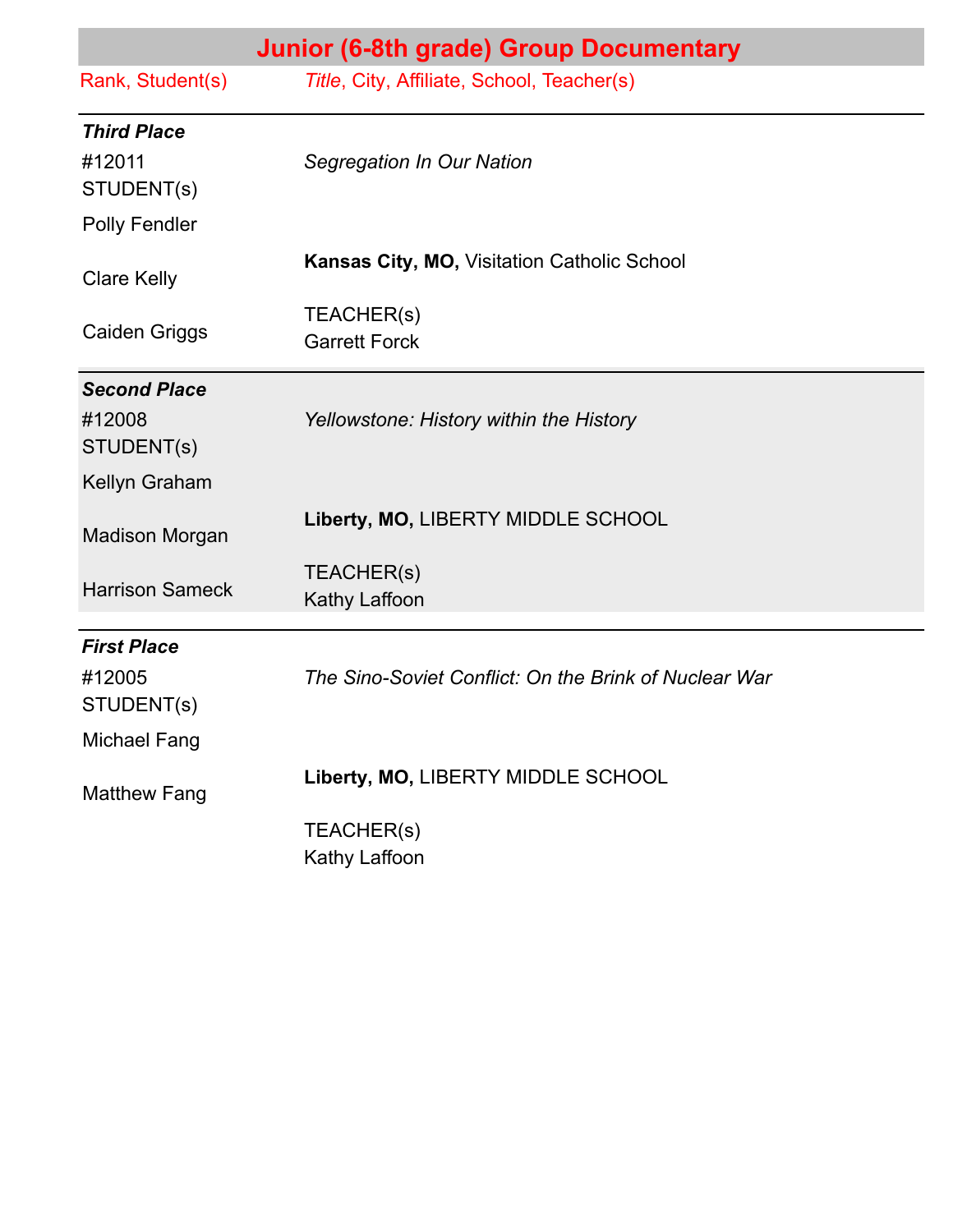| Senior (9th - 12th grade) Group Documentary |                                                      |
|---------------------------------------------|------------------------------------------------------|
| Rank, Student(s)                            | Title, City, Affiliate, School, Teacher(s)           |
| <b>Second Place</b>                         |                                                      |
| #22002                                      | STAR and Christopher Street: The Founding Fathers of |
| STUDENT(s)                                  | <b>LGBTQ Recognition</b>                             |
| <b>Claire Breaux</b>                        |                                                      |
| Miranda McArtor                             | Liberty, MO, LIBERTY NORTH HIGH SCHOOL               |
|                                             | TEACHER(s)                                           |
|                                             | <b>Kimberly Brownlee</b>                             |
| <b>First Place</b>                          |                                                      |
| #22001                                      | Dalton Trumbo and the Hollywood Ten: Debate and      |
| STUDENT(s)                                  | Diplomacy in the Motion-Picture Industry             |
| <b>Emily Coleman</b>                        |                                                      |
| Natalie Coleman                             | Liberty, MO, LIBERTY NORTH HIGH SCHOOL               |
|                                             | TEACHER(s)<br><b>Kimberly Brownlee</b>               |
|                                             |                                                      |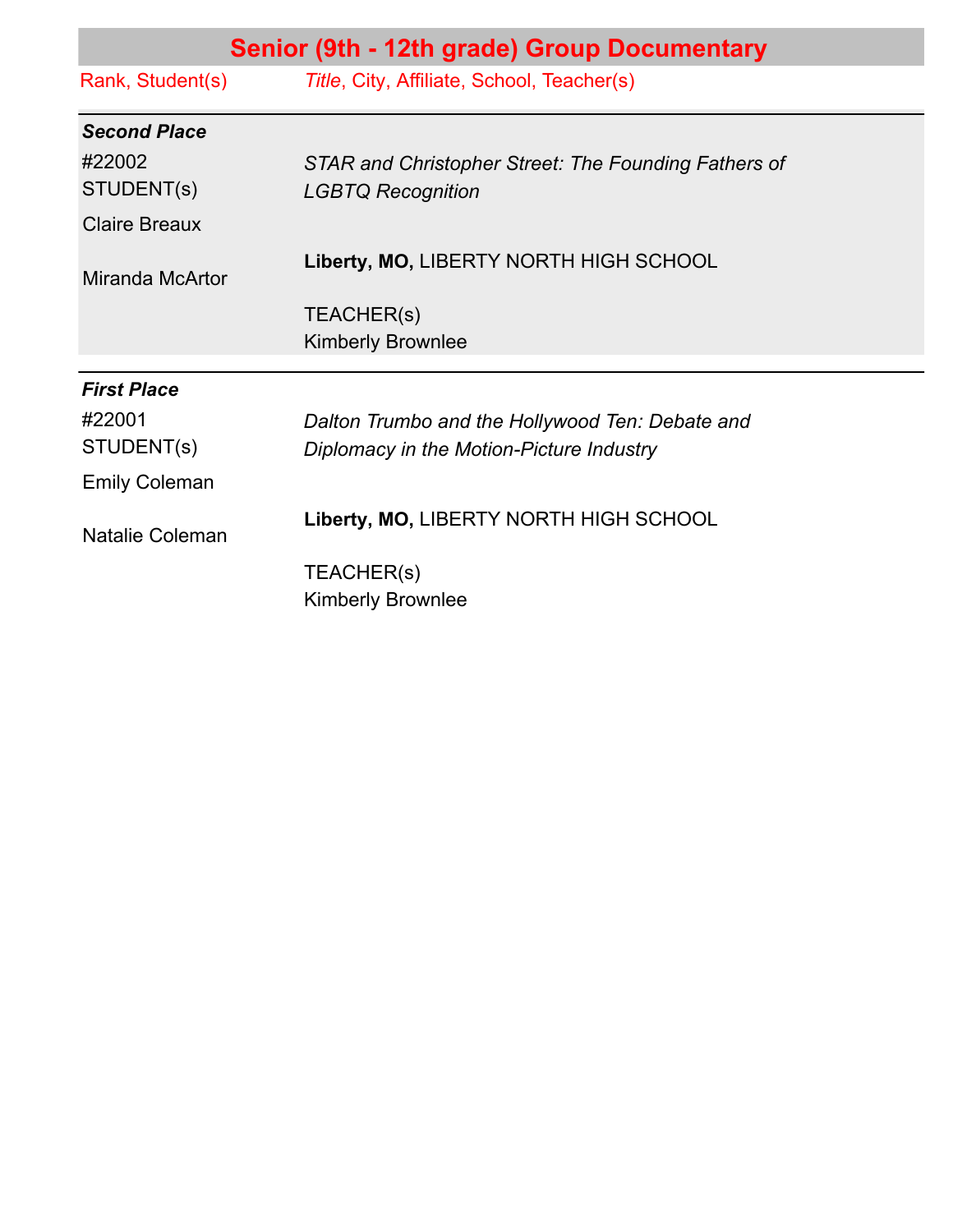|                         | Junior (6-8th grade) Group Exhibit                                                   |
|-------------------------|--------------------------------------------------------------------------------------|
| Rank, Student(s)        | Title, City, Affiliate, School, Teacher(s)                                           |
| <b>Third Place</b>      |                                                                                      |
| #16015<br>STUDENT(s)    | <b>Cease for Peace</b>                                                               |
| Paloma Greim            |                                                                                      |
| <b>Molly Eckels</b>     | <b>Kansas City, MO, Visitation Catholic School</b>                                   |
|                         | TEACHER(s)<br><b>Garrett Forck</b>                                                   |
| <b>Second Place</b>     |                                                                                      |
| #16018<br>STUDENT(s)    | A World On The Brink Of Nuclear War: Diplomacy In The<br><b>Cuban Missile Crisis</b> |
| <b>Carson Tilden</b>    |                                                                                      |
| <b>PJ</b> Green         | Odessa, MO, ODESSA MIDDLE                                                            |
|                         | TEACHER(s)                                                                           |
|                         | Paula Hawk                                                                           |
| <b>First Place</b>      |                                                                                      |
| #16026<br>STUDENT(s)    | The Newsboy Strike: Fighting for a Diplomatic Compromise                             |
| <b>Kiley Thomas</b>     |                                                                                      |
| <b>Rebekah Thurston</b> | Odessa, MO, ODESSA MIDDLE                                                            |
|                         | TEACHER(s)<br>Paula Hawk                                                             |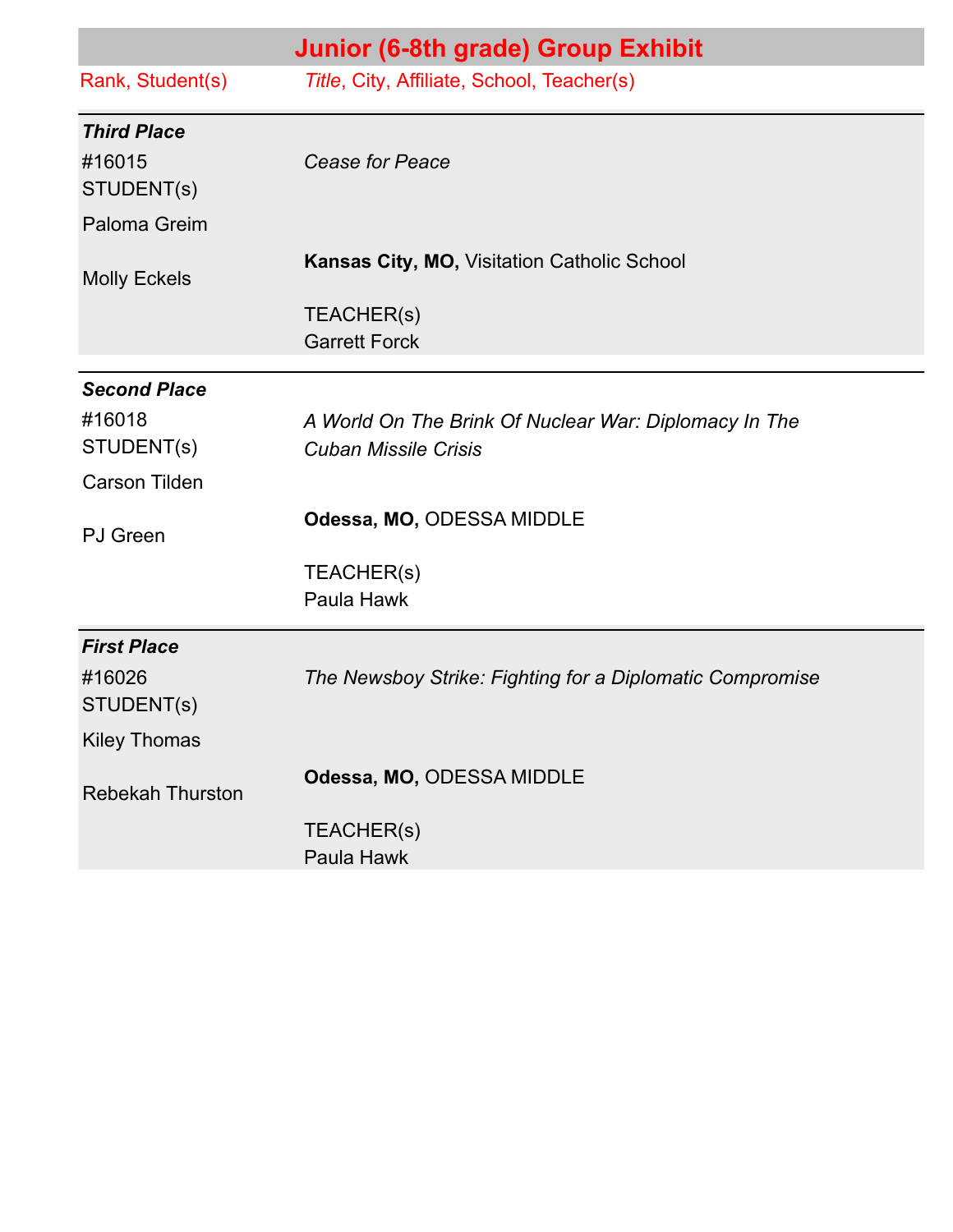|                              | Junior (6-8th grade) Group Website                  |
|------------------------------|-----------------------------------------------------|
| Rank, Student(s)             | Title, City, Affiliate, School, Teacher(s)          |
| <b>Third Place</b><br>#18001 | Cuban Missile Crisis: How Diplomacy Saved the World |
| STUDENT(s)                   |                                                     |
| Jared Kassman                |                                                     |
| <b>Justin Kankey</b>         | Liberty, MO, LIBERTY MIDDLE SCHOOL                  |
|                              | TEACHER(s)                                          |
|                              | Kathy Laffoon                                       |
| <b>Second Place</b>          |                                                     |
| #18003<br>STUDENT(s)         | The Case that Decided Fate                          |
| <b>Edward Colburn</b>        |                                                     |
| <b>Brock O'Laughlin</b>      | <b>Kansas City, MO, Visitation Catholic School</b>  |
|                              | TEACHER(s)                                          |
|                              | <b>Garrett Forck</b>                                |
| <b>First Place</b>           |                                                     |
| #18007<br>STUDENT(s)         | The League of Nations: Diplomacy's Downfall         |
| <b>Bryce Harms</b>           |                                                     |
| <b>Derrick Davis</b>         | Liberty, MO, SOUTH VALLEY MIDDLE                    |
|                              | TEACHER(s)<br>Sara Forsman                          |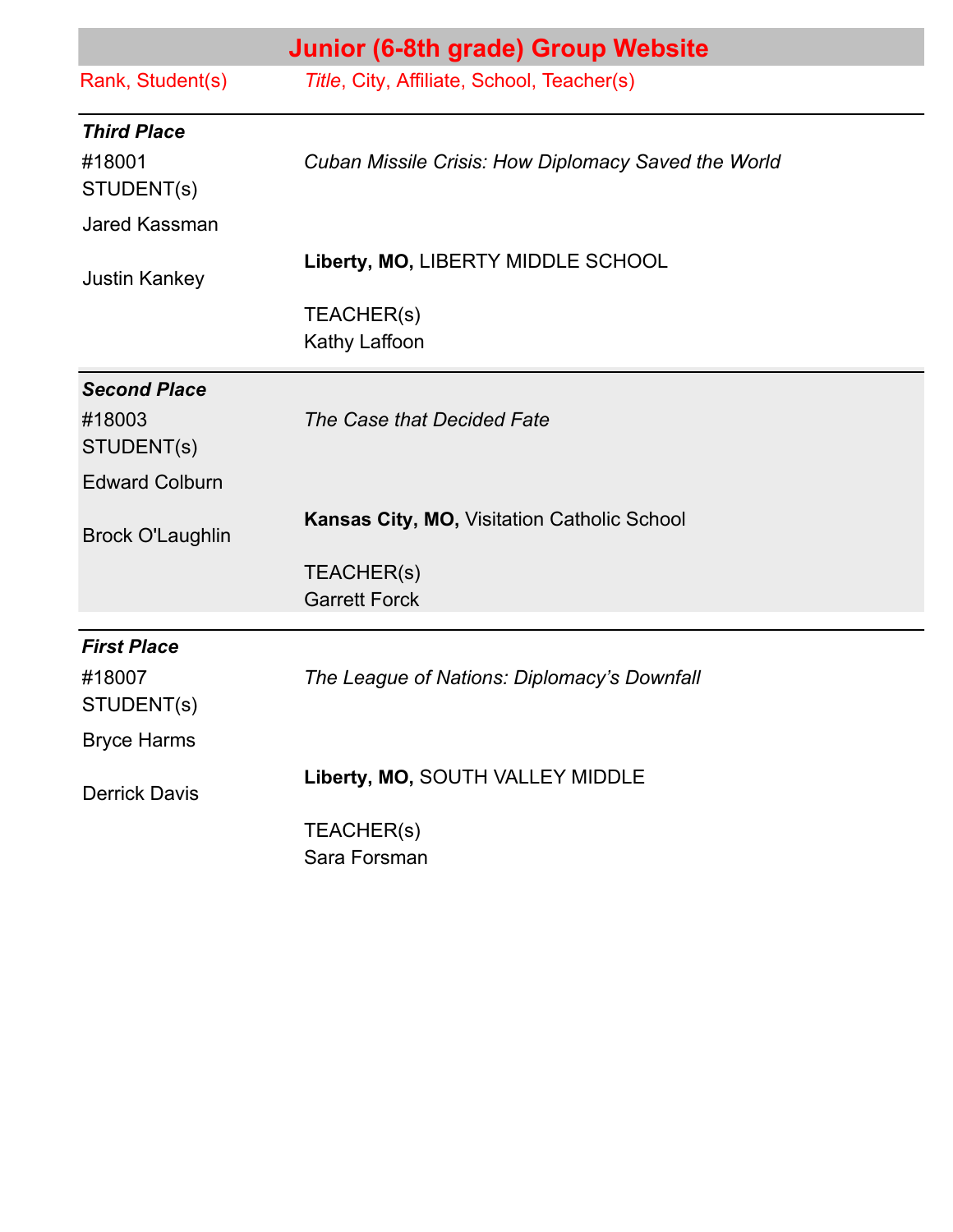|                         | Senior (9th - 12th grade) Group Website                 |
|-------------------------|---------------------------------------------------------|
| Rank, Student(s)        | Title, City, Affiliate, School, Teacher(s)              |
| <b>Third Place</b>      |                                                         |
| #28002                  | Democracy v. Devastation: Protesting During the Vietnam |
| STUDENT(s)              | War Era Leads to the Paris Peace Accords                |
| Alexandria Woerth       |                                                         |
| Ashlynn Lorensen        | Liberty, MO, LIBERTY NORTH HIGH SCHOOL                  |
|                         | TEACHER(s)                                              |
|                         | <b>Kimberly Brownlee</b>                                |
| <b>Second Place</b>     |                                                         |
| #28003                  | From America's Sweetheart to Czechoslovakia's Hero; The |
| STUDENT(s)              | Life and Legacy of Shirley Temple Black                 |
| <b>Caroline Dilts</b>   |                                                         |
| Amy Gates               | Liberty, MO, LIBERTY NORTH HIGH SCHOOL                  |
|                         | TEACHER(s)                                              |
|                         | <b>Kimberly Brownlee</b>                                |
| <b>First Place</b>      |                                                         |
| #28001                  | Debate, Diplomacy, and Downfall: The Role of the Soviet |
| STUDENT(s)              | Politburo and Geneva Accords in the Soviet Afghan War   |
| <b>Mary Kimmerle</b>    |                                                         |
| <b>Breanna Coonfare</b> | Liberty, MO, LIBERTY NORTH HIGH SCHOOL                  |
|                         | TEACHER(s)                                              |
|                         | Kimberly Brownlee                                       |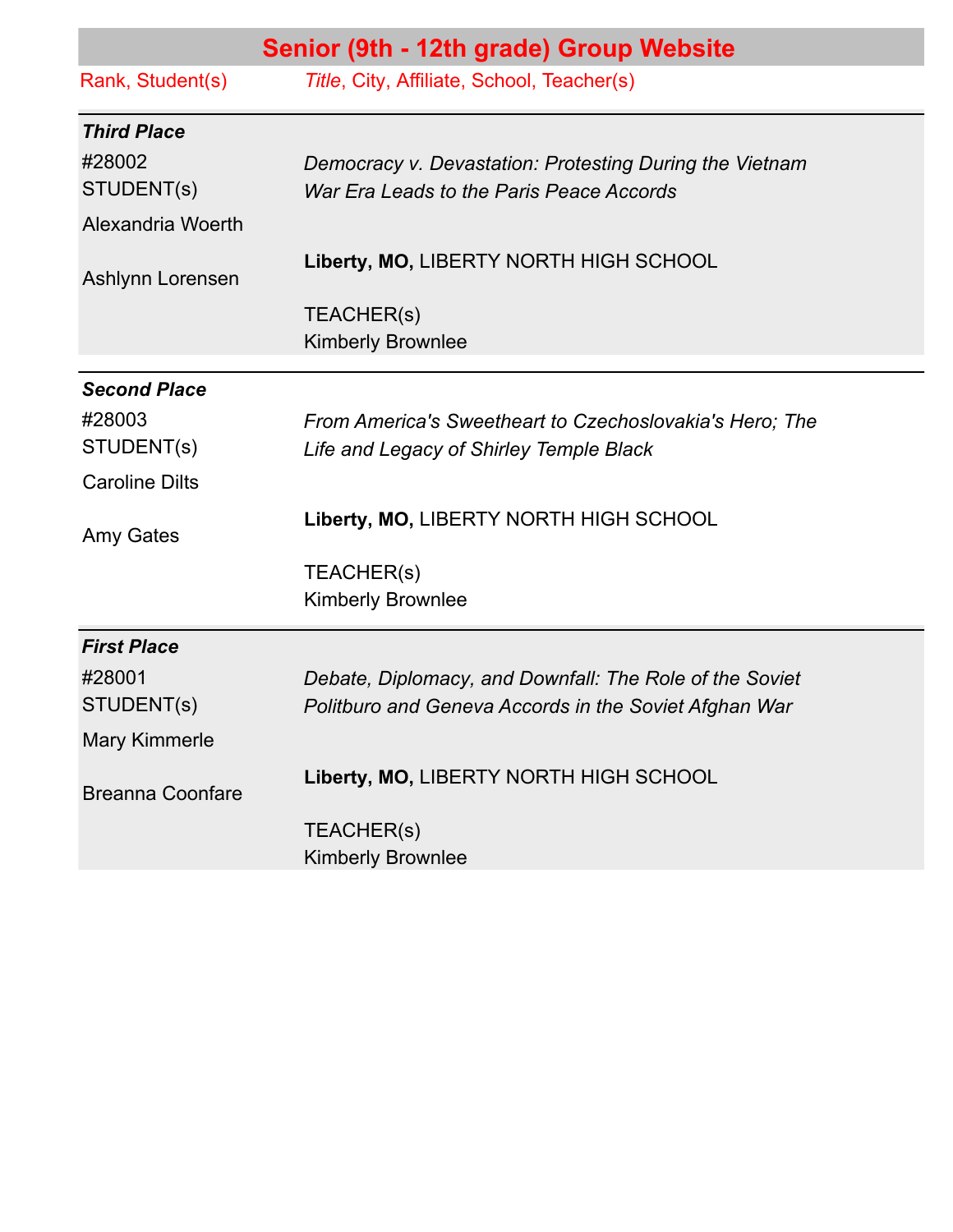| Junior (6-8th grade) Individual Documentary |                                                                          |
|---------------------------------------------|--------------------------------------------------------------------------|
| Rank, Student(s)                            | Title, City, Affiliate, School, Teacher(s)                               |
| <b>Third Place</b>                          |                                                                          |
| #11008<br>STUDENT(s)                        | 26 Days                                                                  |
| Fran Spadafore                              |                                                                          |
|                                             | Kansas City, MO, Visitation Catholic School                              |
|                                             | TEACHER(s)<br><b>Garrett Forck</b>                                       |
| <b>Second Place</b>                         |                                                                          |
| #11009<br>STUDENT(s)                        | The War on Drugs: How One Man's Greed Became A<br><b>Nation's Burden</b> |
| <b>Carmen Tang</b>                          |                                                                          |
|                                             | Liberty, MO, DISCOVERY MIDDLE SCHOOL                                     |
|                                             | TEACHER(s)                                                               |
|                                             | <b>Carrie Sparks</b>                                                     |
| <b>First Place</b>                          |                                                                          |
| #11003<br>STUDENT(s)                        | The Chinese Exclusion Act: Against America's Advancement                 |
| <b>Emery Patterson</b>                      |                                                                          |
|                                             | Liberty, MO, SOUTH VALLEY MIDDLE                                         |
|                                             | TEACHER(s)                                                               |
|                                             | Sara Forsman                                                             |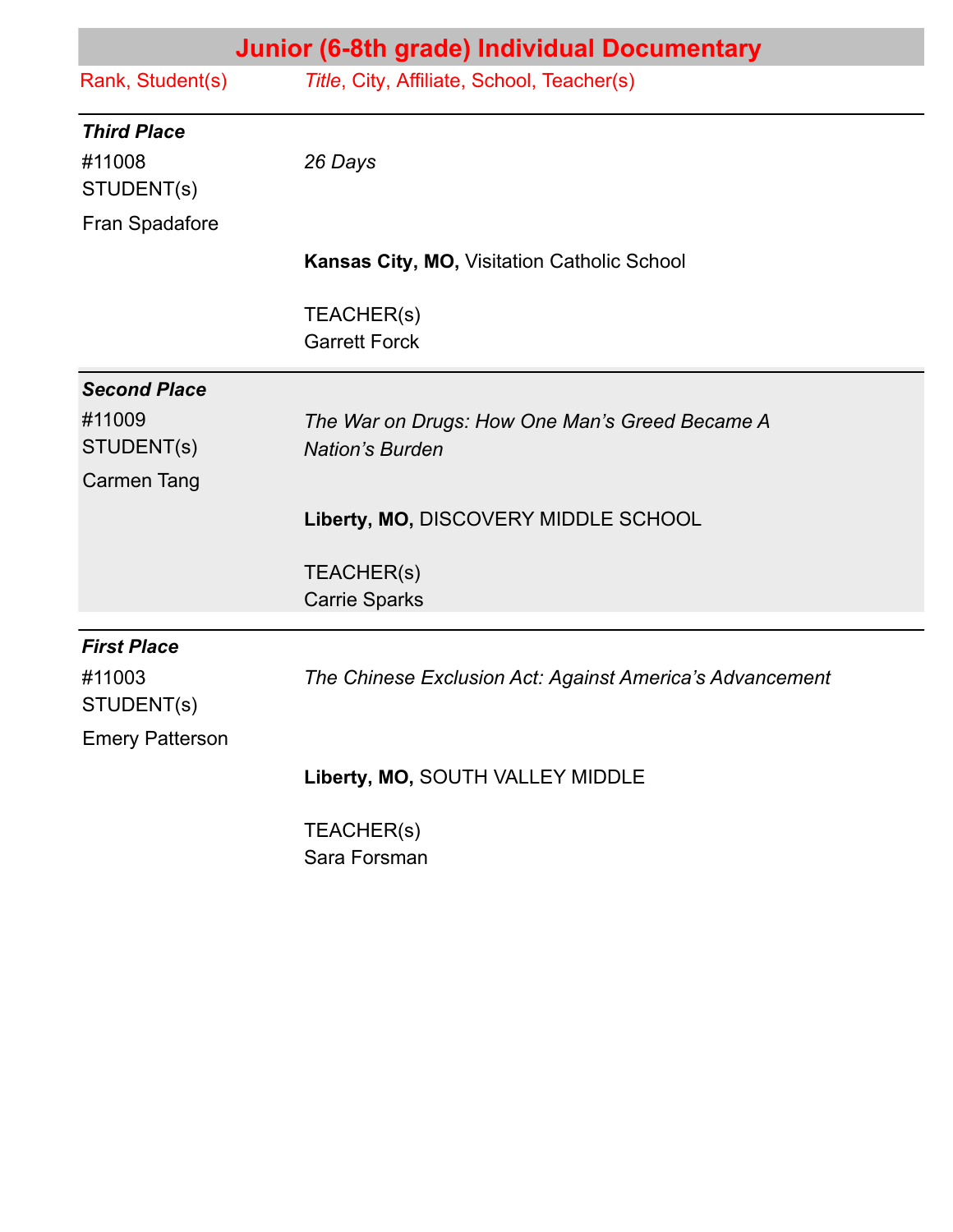|                                            | Junior (6-8th grade) Individual Exhibit            |
|--------------------------------------------|----------------------------------------------------|
| Rank, Student(s)                           | Title, City, Affiliate, School, Teacher(s)         |
| <b>Third Place</b><br>#15007<br>STUDENT(s) | The Russian Revolution: Painting a White World Red |
| David Bunnell                              |                                                    |
|                                            | Liberty, MO, DISCOVERY MIDDLE SCHOOL               |
|                                            | TEACHER(s)<br><b>Carrie Sparks</b>                 |
| <b>Second Place</b>                        |                                                    |
| #15019<br>STUDENT(s)                       | Munich Pact: Price on Peace                        |
| Owen Duffy                                 |                                                    |
|                                            | Liberty, MO, DISCOVERY MIDDLE SCHOOL               |
|                                            | TEACHER(s)<br><b>Carrie Sparks</b>                 |
|                                            |                                                    |
| <b>First Place</b><br>#15016<br>STUDENT(s) | The Berlin Wall: When Diplomacy Healed a Nation    |
| Macey Magera                               |                                                    |
|                                            | Liberty, MO, DISCOVERY MIDDLE SCHOOL               |
|                                            | TEACHER(s)<br><b>Carrie Sparks</b>                 |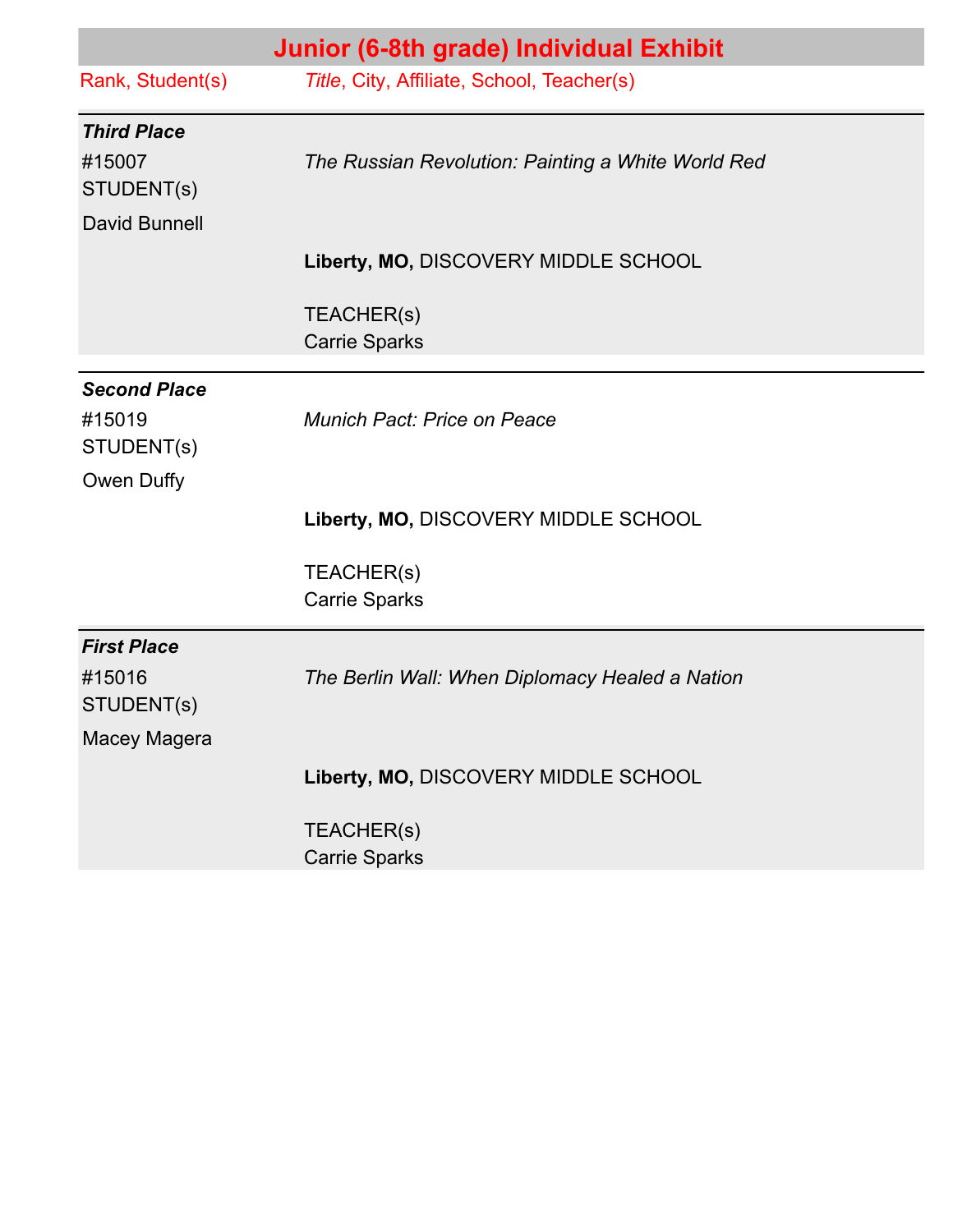| Senior (9th - 12th grade) Individual Exhibit |                                                              |
|----------------------------------------------|--------------------------------------------------------------|
| Rank, Student(s)                             | Title, City, Affiliate, School, Teacher(s)                   |
| <b>Second Place</b>                          |                                                              |
| #25002                                       | Debate and Diplomacy of Alice Paul's Efforts in the Creation |
| STUDENT(s)                                   | of the Equal Rights Amendment                                |
| <b>Caroline Kroh</b>                         |                                                              |
|                                              | Kansas City, MO, Pembroke Hill                               |
|                                              | TEACHER(s)                                                   |
|                                              | Sam Knopik                                                   |
| <b>First Place</b>                           |                                                              |
| #25001                                       | U2 Can Be A Diplomat                                         |
| STUDENT(s)                                   |                                                              |
| <b>Coleson Myers</b>                         |                                                              |
|                                              | Kansas City, MO, Pembroke Hill                               |
|                                              | TEACHER(s)                                                   |
|                                              | Sam Knopik                                                   |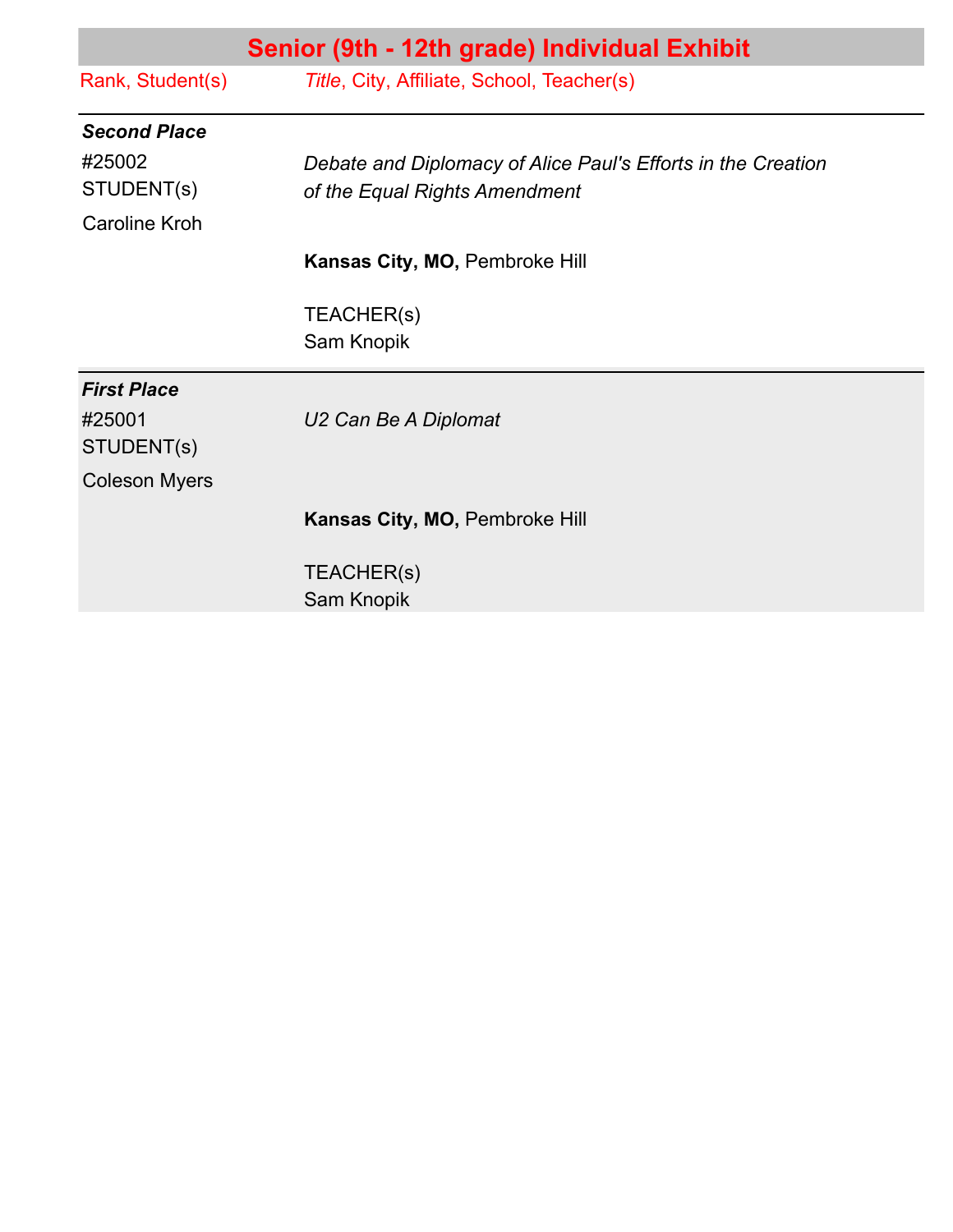| Junior (6-8th grade) Individual Performance |                                                              |
|---------------------------------------------|--------------------------------------------------------------|
| Rank, Student(s)                            | Title, City, Affiliate, School, Teacher(s)                   |
| <b>First Place</b>                          |                                                              |
| #13001<br>STUDENT(s)                        | Stanton's Stand: Elizabeth Cady Stanton's Quest for Equality |
| Jordan Naseem                               |                                                              |
|                                             | Liberty, MO, DISCOVERY MIDDLE SCHOOL                         |
|                                             | TEACHER(s)<br><b>Carrie Sparks</b>                           |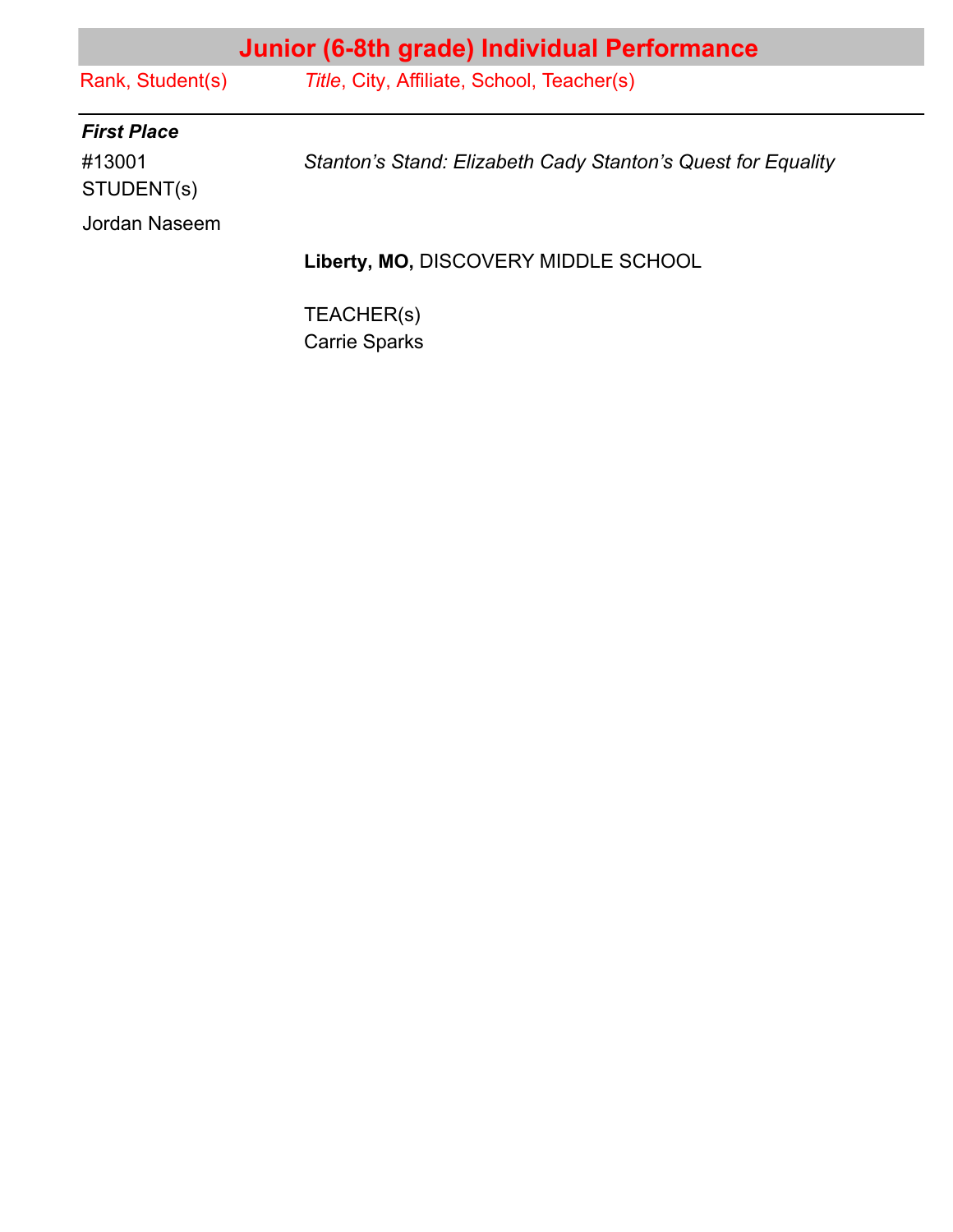| Senior (9th - 12th grade) Individual Performance |  |
|--------------------------------------------------|--|
| Title, City, Affiliate, School, Teacher(s)       |  |
|                                                  |  |
| Then and Now; The Debate Over Vaccination        |  |
|                                                  |  |
| Kansas City, MO, Pembroke Hill                   |  |
| TEACHER(s)<br>Sam Knopik                         |  |
|                                                  |  |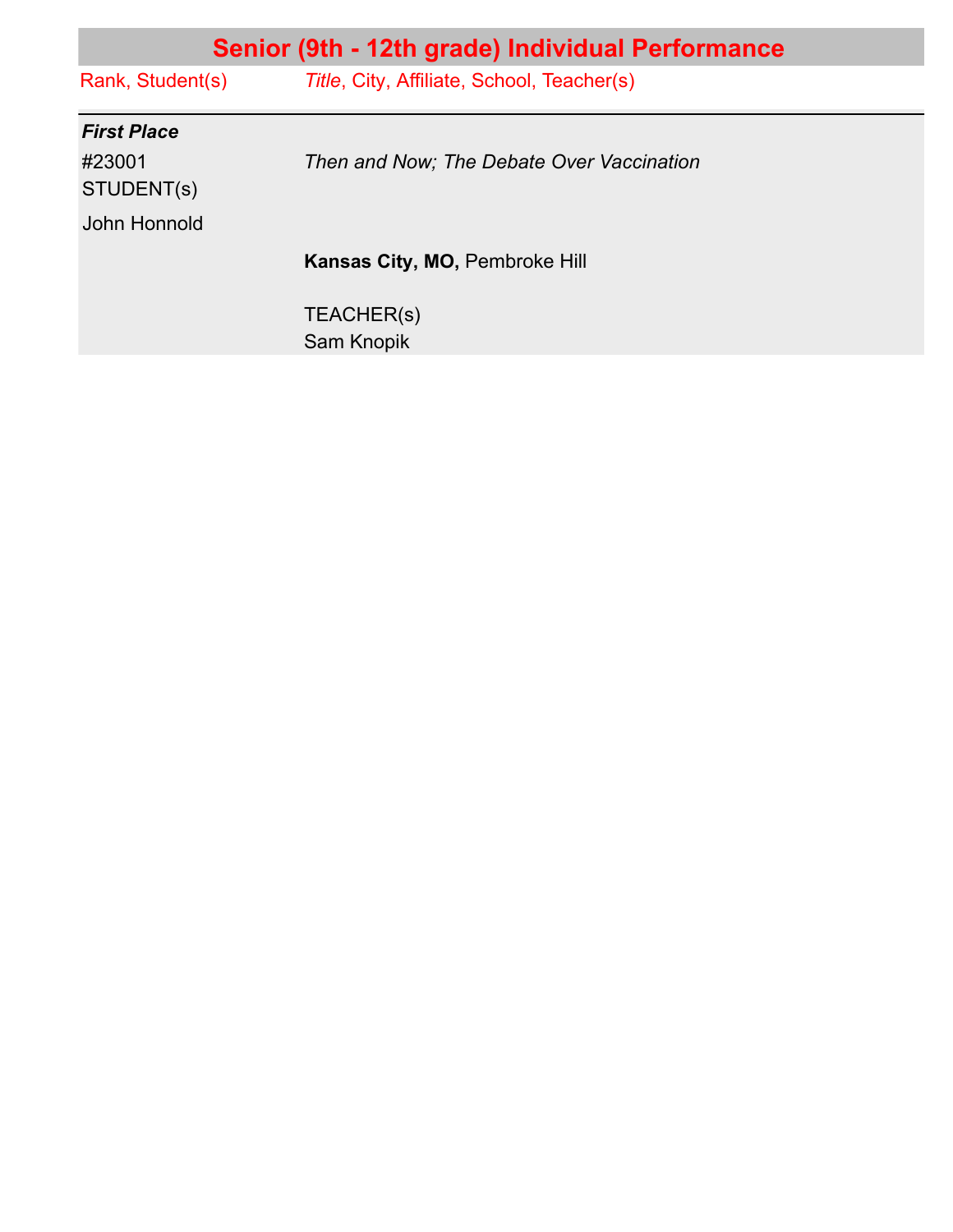|                       | Junior (6-8th grade) Individual Website            |
|-----------------------|----------------------------------------------------|
| Rank, Student(s)      | Title, City, Affiliate, School, Teacher(s)         |
| <b>Third Place</b>    |                                                    |
| #17013<br>STUDENT(s)  | <b>The Little Rock Nine</b>                        |
| Max Kerby             |                                                    |
|                       | Independence, MO, PIONEER RIDGE MIDDLE             |
|                       | TEACHER(s)                                         |
|                       | Diana Casebolt                                     |
| <b>Second Place</b>   |                                                    |
| #17005<br>STUDENT(s)  | The Manhattan Project: The start of the atomic age |
| <b>Damian Gfeller</b> |                                                    |
|                       | Independence, MO, PIONEER RIDGE MIDDLE             |
|                       | TEACHER(s)                                         |
|                       | Diana Casebolt                                     |
| <b>First Place</b>    |                                                    |
| #17006<br>STUDENT(s)  | Two Countries, One Nation                          |
| Preston Hemphil       |                                                    |
|                       | Kansas City, MO, SOUTH VALLEY MIDDLE               |
|                       | TEACHER(s)                                         |
|                       | Sara Forsman                                       |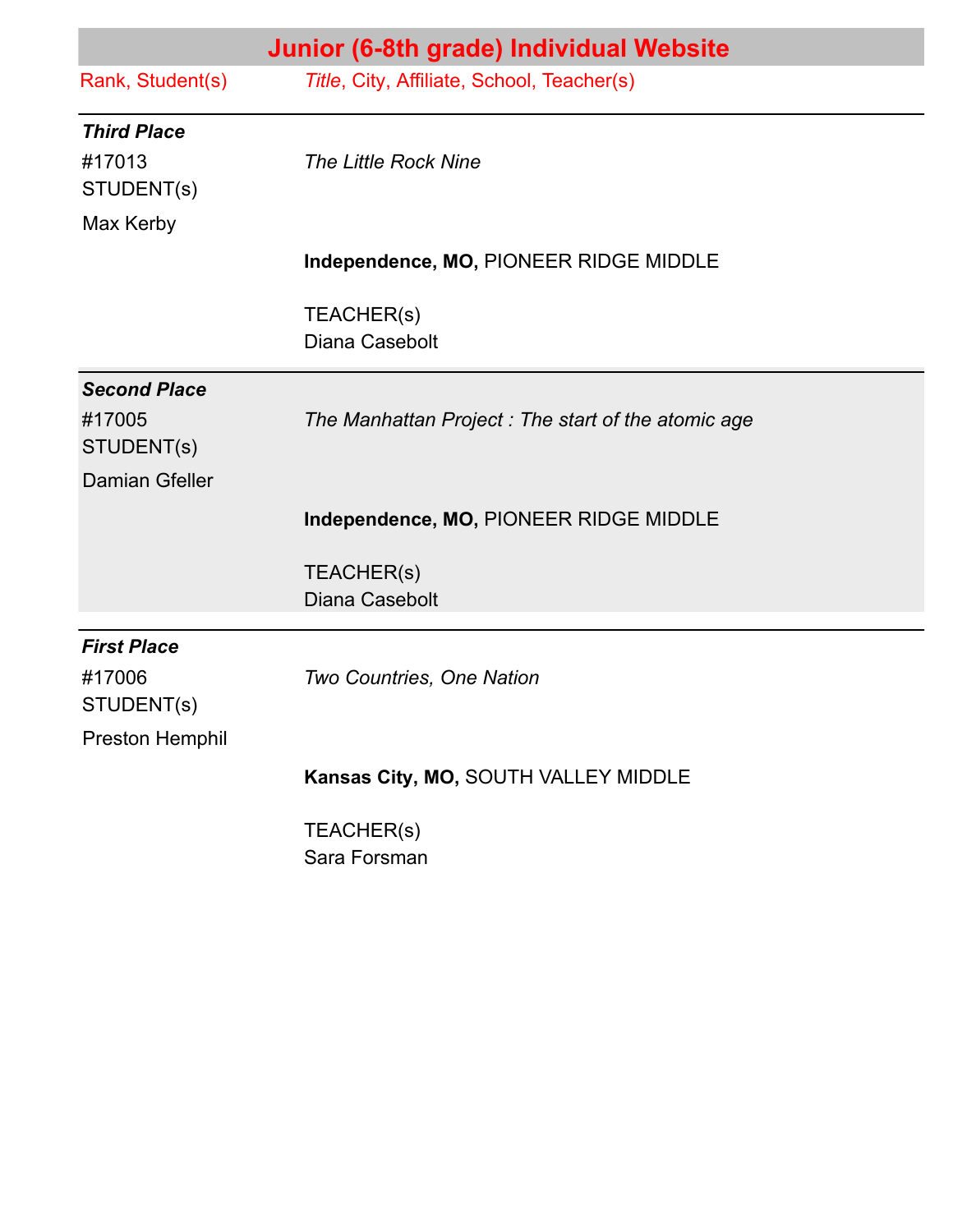|                     | Senior (9th - 12th grade) Individual Website             |
|---------------------|----------------------------------------------------------|
| Rank, Student(s)    | Title, City, Affiliate, School, Teacher(s)               |
| <b>Second Place</b> |                                                          |
| #27002              | British Imperialism: The Role of Debate and Diplomacy in |
| STUDENT(s)          | <b>Shaping an Empire's Maps</b>                          |
| Caitlyn Huang       |                                                          |
|                     | Kansas City, MO, Pembroke Hill                           |
|                     | TEACHER(s)                                               |
|                     | Sam Knopik, Aubrey Remy                                  |
| <b>First Place</b>  |                                                          |
| #27003              | The Facade of Peace and Promise: Debate and Diplomacy    |
| STUDENT(s)          | of the Korean War Armistice                              |
| Samuel Kim          |                                                          |
|                     | Kansas City, MO, LIBERTY NORTH HIGH SCHOOL               |
|                     | TEACHER(s)                                               |
|                     | <b>Kimberly Brownlee</b>                                 |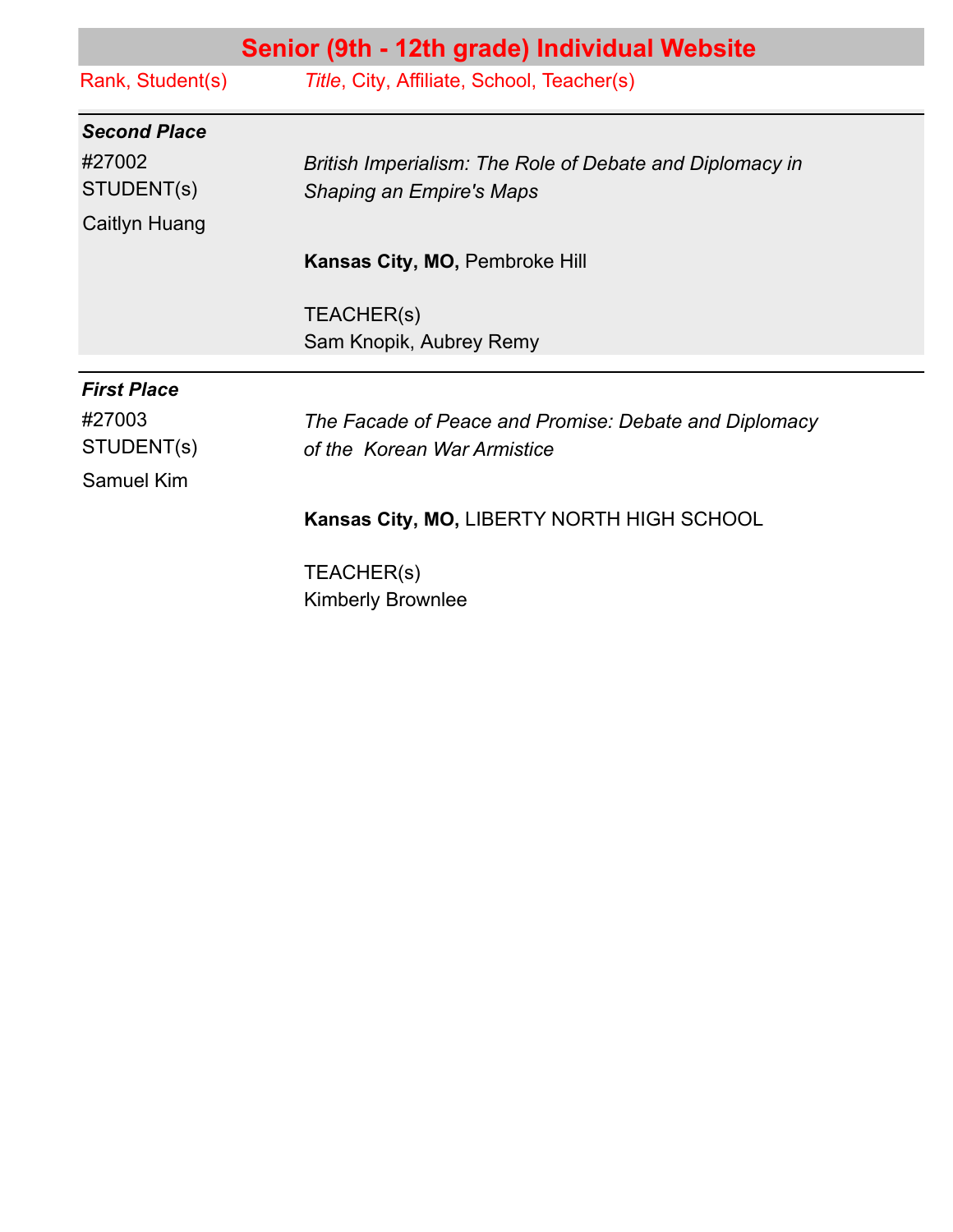|                                     | Junior (6-8th grade) Paper                                        |
|-------------------------------------|-------------------------------------------------------------------|
| Rank, Student(s)                    | Title, City, Affiliate, School, Teacher(s)                        |
| <b>Third Place</b>                  |                                                                   |
| #10007<br>STUDENT(s)                | The Great Debate of WWII: How Failed Diplomacy Changed<br>America |
| Seth Meyer                          |                                                                   |
|                                     | Liberty, MO, DISCOVERY MIDDLE SCHOOL                              |
|                                     | TEACHER(s)<br><b>Carrie Sparks</b>                                |
| <b>Second Place</b>                 |                                                                   |
| #10011<br>STUDENT(s)                | Atomic Bombings in World War II                                   |
| Leah Ferguson                       |                                                                   |
|                                     | Independence, MO, PIONEER RIDGE MIDDLE                            |
|                                     | TEACHER(s)                                                        |
|                                     | Diana Casebolt                                                    |
| <b>First Place</b>                  |                                                                   |
| #10012                              | The Suffragettes: A Voice Two Centuries Too Late                  |
| STUDENT(s)<br><b>Jill VanYperen</b> |                                                                   |
|                                     | Liberty, MO, DISCOVERY MIDDLE SCHOOL                              |
|                                     | TEACHER(s)                                                        |
|                                     | <b>Carrie Sparks</b>                                              |